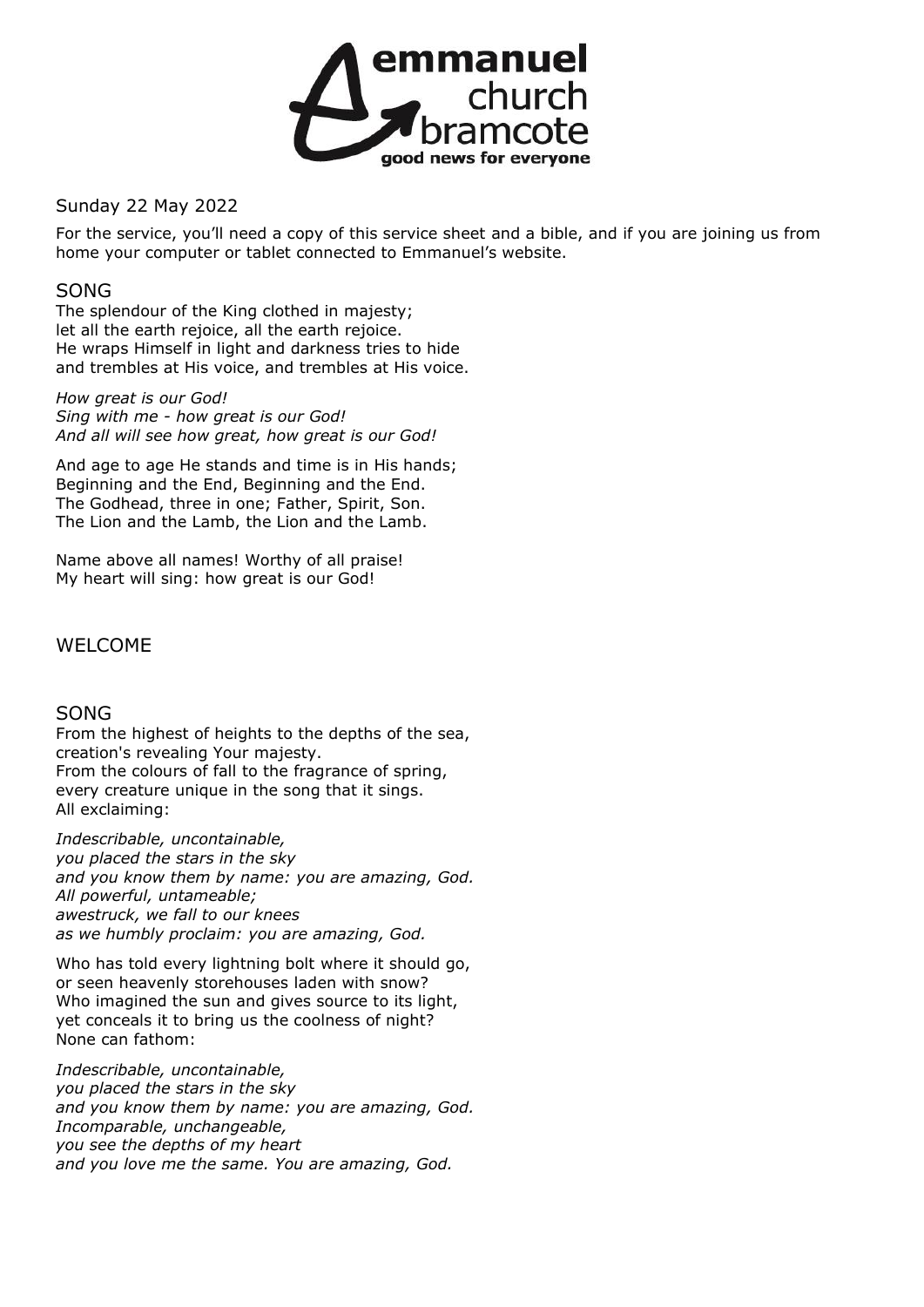# THANKSGIVING

### *To the parents*

Do you acknowledge that Jesse is a gift of God's love and grace to you, and do you wish to give thanks to God and ask for his blessing? *Simon & Sarah:* **We do.**

#### *All:* **God our creator, we thank you for the precious gift of family life, and for giving to Simon and Sarah, the gift of Jesse. As we pray for him we thank you that we're known to you by name and loved by you from all eternity. We thank you for Jesus Christ, who died and rose again to bring us eternal life. Amen.**

As Jesus took children in his arms and blessed them, so we now ask God's blessing on Jesse.

Heavenly Father, we praise you for the gift of this child; surround him with your blessing, that he may know your love, be protected from evil, and know your goodness all of his days. May he learn to love all that is true, grow in wisdom and strength, and above all, in due time, come to know and love the Lord Jesus Christ. In his name we pray. **Amen.**

It says in Deuteronomy: *You shall love the Lord your God with all your heart and with all your soul and with all your might. And these words that I command you today shall be on your heart. You shall teach them diligently to your children, and shall talk of them when you sit in your house, and when you walk by the way, and when you lie down, and when you rise.*

*To the parents*

Do you trust in God's promises in his Word, made to you and all who believe? *Simon & Sarah:* **We do.**

Will you live out the gospel in your home by bringing up Jesse in the training and instruction of the Lord, disciplining him and showing him grace, praying for him and teaching him to pray, and modeling for him a life lived for others in service of God and the gospel? *Simon & Sarah:* **With the help of God, we will.**

### *To the godparents*

Will you partner with Simon and Sarah in their role as parents, encouraging them, holding them accountable, confronting their sin and praying for them? And will you commit to pray for Jesse, that he will grow to love Jesus and trust in him?

#### *Godparents:* **With the help of God, we will.**

*To the supporting friends, family and congregation.* Will you do all that you can to help and support this family? All: **With the help of God, we will.**

### BLESSING

May God the Father give to Simon and Sarah the grace to love and care for Jesse. May God give them wisdom, patience and faith, help them to provide for his needs and, by their example, reveal the love and truth that are in Jesus Christ.

The Lord bless you and keep you. The Lord make his face to shine upon you and be gracious to you. The Lord look kindly on you and give you peace. And the blessing of God Almighty, the Father, the Son and the Holy Spirit, be among us and remain with us always. **Amen.**

## SONG

The Lord's my shepherd, I'll not want. He makes me lie in pastures green. He leads me by the still, still waters, his goodness restores my soul.

*And I will trust in you alone. (I will trust, I will trust in you) And I will trust in you alone, (I will trust, I will trust in you) for your endless mercy follows me, your goodness will lead me home.*

He guides my ways in righteousness, and He anoints my head with oil, and my cup, it overflows with joy, I feast on His pure delights.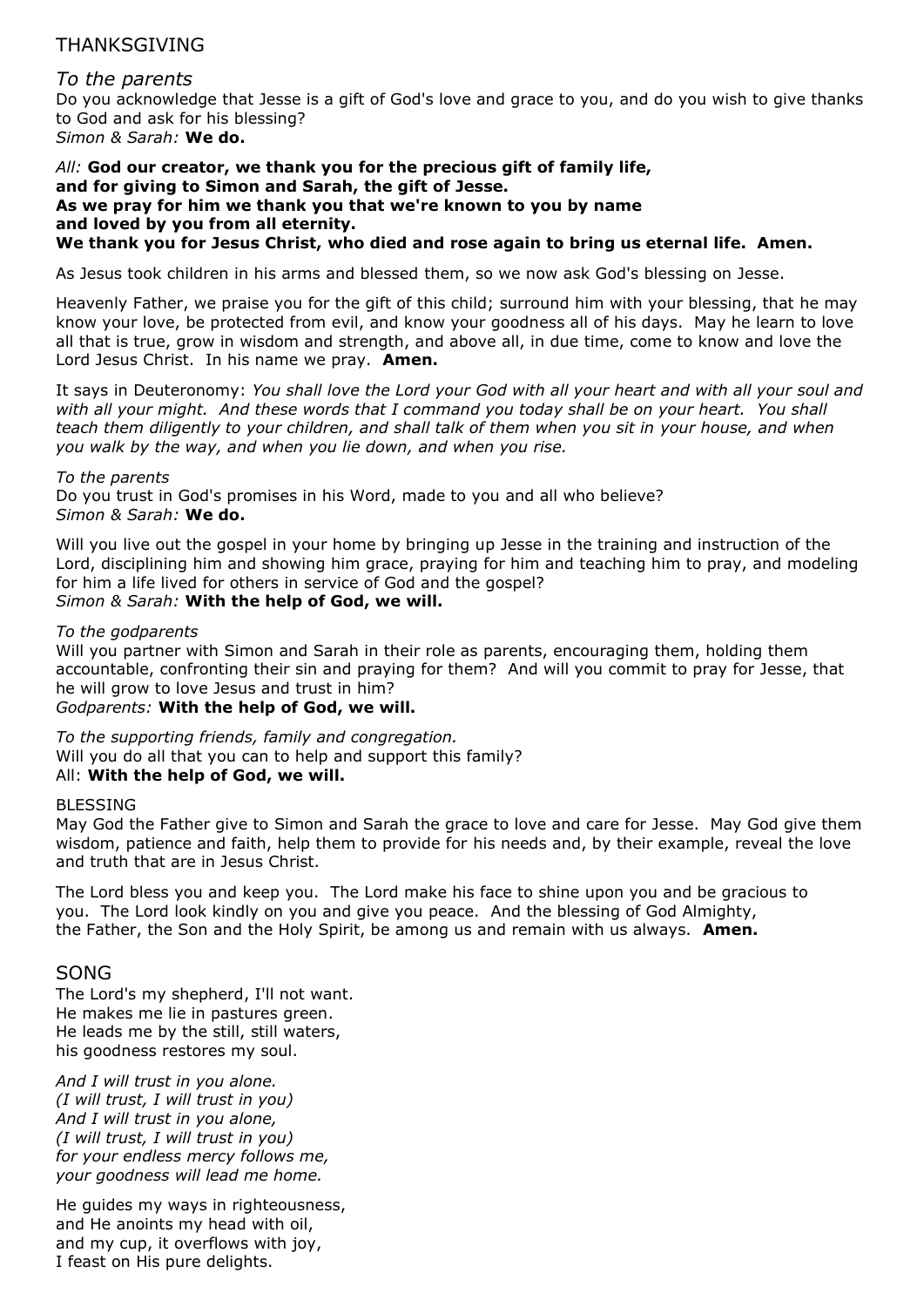*Our children and young people now go to groups.*

## CHURCH FAMILY NEWS

## PRAYERS

### SONG

You were the Word at the beginning One with God the Lord most high. Your hidden glory in creation, Now revealed in You our Christ.

*What a beautiful name it is, what a beautiful name it is The name of Jesus Christ, my king. What a beautiful name it is Nothing compares to this. What a beautiful name it is, the name of Jesus*

It was for Your sake that You came down For the sake of Your good name. Our sin was great Your love was greater What could separate us now?

#### *What a wonderful name it is...*

Death could not hold You, the veil tore before You. You silenced the boast of sin and grave. The heavens are roaring. The praise of Your glory, for You are raised to life again.

You have no rival. You have no equal now and forever God You reign Yours is the Kingdom, Yours is the glory. Yours is the name above all names!

*What a powerful name it is, what a powerful name it is The name of Jesus Christ, my king. What a powerful name it is Nothing can stand against What a powerful name it is, the name of Jesus (x3)*

BIBLE READING Acts 12:1-19

BIBLE TALK

## SONGS

All hail the power of Jesus' name Let kings before him fall, his power and majesty proclaim and crown him, crown him, crown him, crown him Lord of all